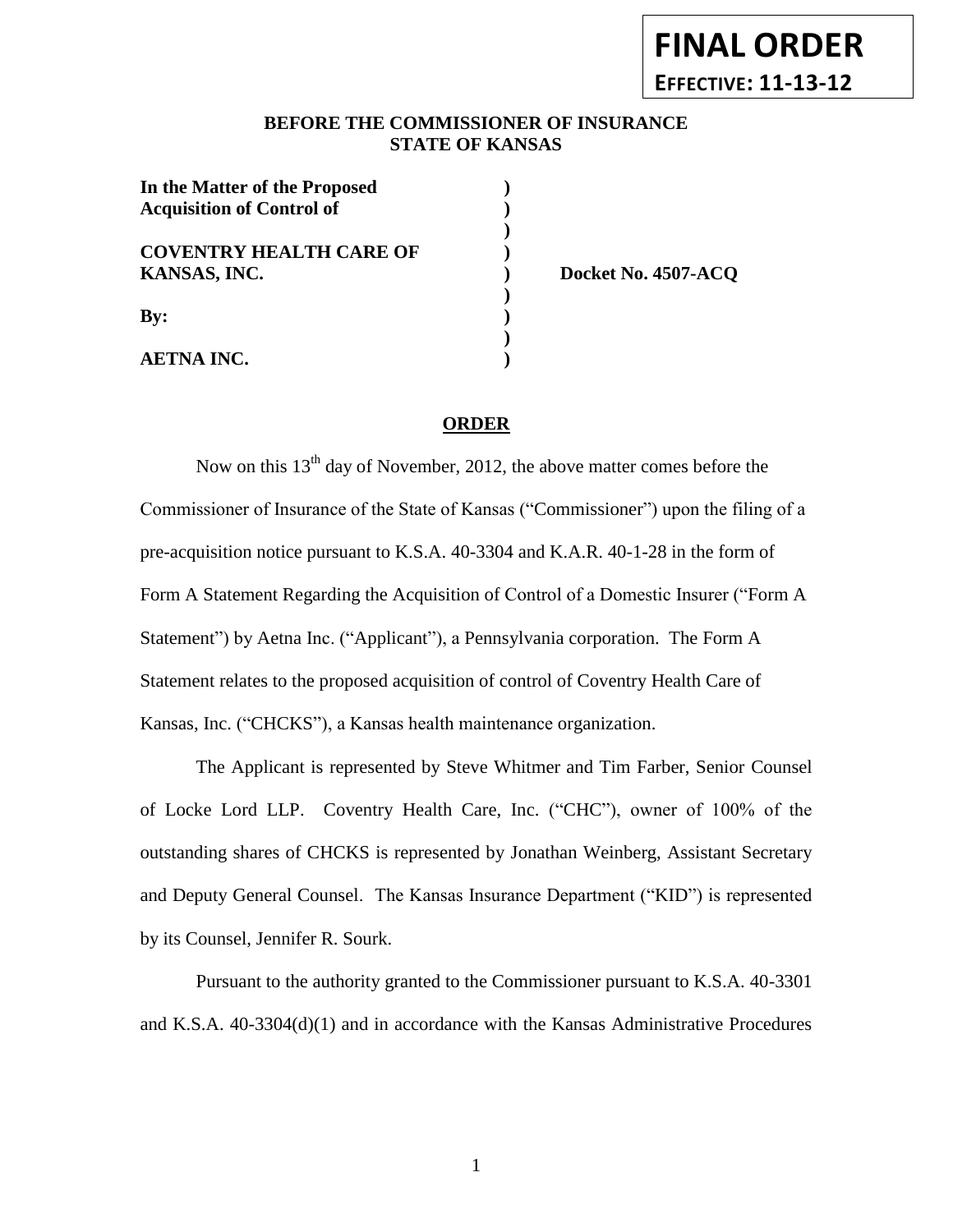Act, K.S.A. 77-501, *et seq*., the Commissioner hereby asserts the following declarations of public interest and policy, findings of fact, conclusions of law and orders:

#### **DECLARATION OF PUBLIC INTEREST AND POLICY**

The Commissioner finds and declares that it is consistent with the public interest and the interest of policyholders to permit insurers to:

- (a) Engage in activities which would enable them to make better use of management skills and facilities;
- (b) diversify into new lines of business through acquisition or organization of subsidiaries;
- (c) have free access to capital markets which could provide funds for insurers to use in diversification programs;
- (d) implement sound tax planning conclusions; and
- (e) serve the changing needs of the public and adapt to changing conditions of the social, economic and political environment, so that insurers are able to compete effectively and to meet the growing public demand for institutions capable of providing a comprehensive range of financial services.

The Commissioner further finds and declares that the policies and purposes in

K.S.A. 40-3301, *et seq*., promote the public interest by:

- (a) Facilitating the achievement of the objectives enumerated in K.S.A. 40-3301 and set out above;
- (b) requiring disclosure of pertinent information relating to changes in control of an insurer;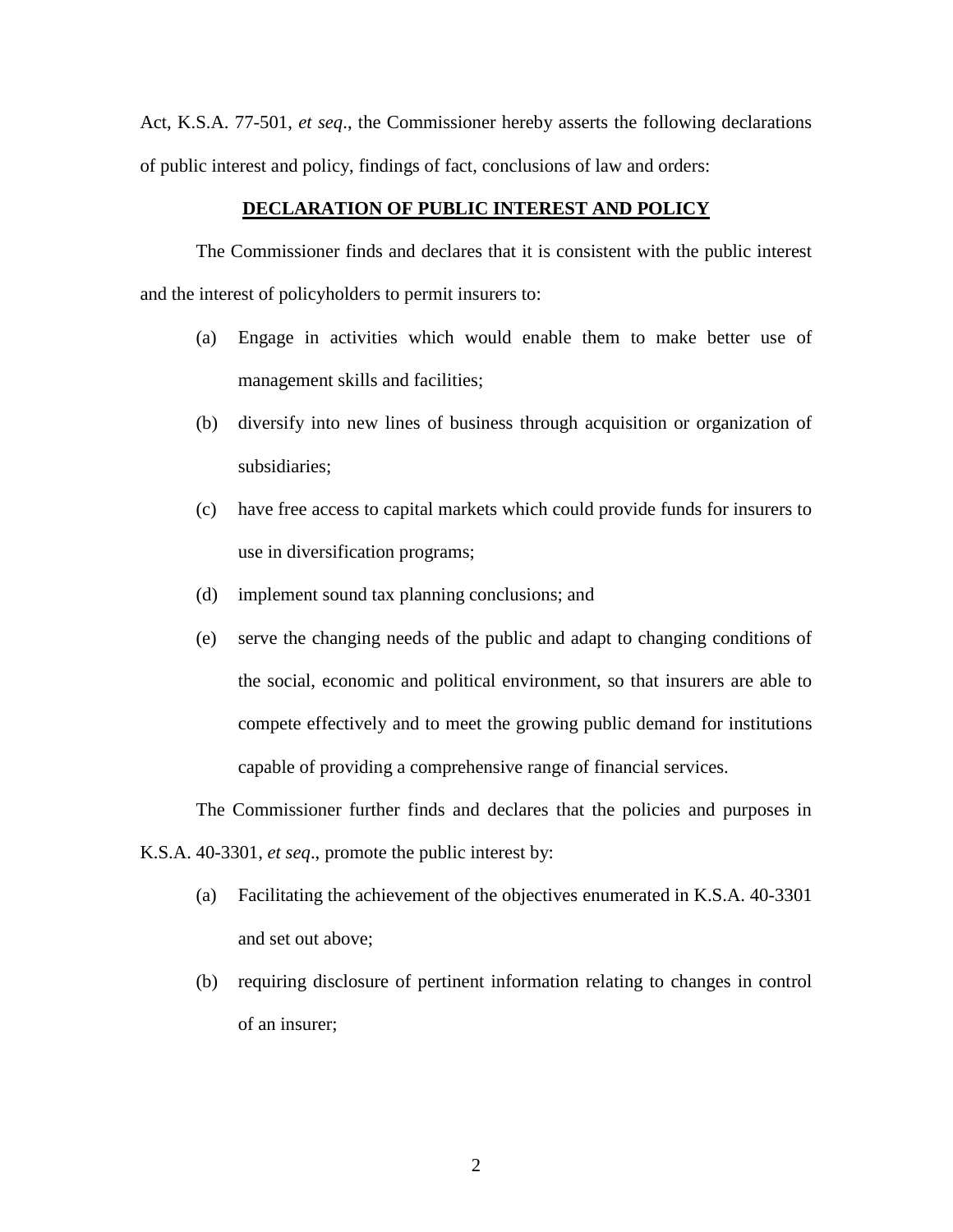- (c) requiring disclosure by an insurer of material transactions and relationships between the insurer and its affiliates, including certain dividends paid by the insurer; and
- (d) providing standards governing material transactions between the insurer and its affiliates.

#### **FINDINGS OF FACT AND CONCLUSIONS OF LAW**

The findings of fact and conclusions stated herein are based upon the statements made by Applicant in the Form A Statement and accompanying documents made under oath and filed with KID by Applicant pursuant to K.S.A. 40-3304(b) and K.A.R. 40-1-28 and the fact finding hearing held on November 5, 2012.

1. Significant documents have been reviewed by representatives of the Financial Surveillance and Legal Divisions of KID, and the Commissioner has had the benefit of their technical expertise and advice.

2. The purpose of the filing of the Form A Statement is to seek authority from KID for the proposed acquisition of control of CHCKS by the Applicant. The terms and conditions of the proposed acquisition are more fully set forth in the Form A Statement filed with the Commissioner pursuant to the Kansas Insurance Holding Companies Act, K.S.A. 40-3301, *et seq*.

3. The Form A Statement filed with the KID by Applicant included a Form A Statement Regarding the Acquisition of Control of a Domestic Insurer dated September 4, 2012 requesting approval of the acquisition of control of CHCKS.

4. The Applicant submitted the following Exhibits to the Form A Statement: Exhibit 1: Agreement and Plan of Merger dated August 19, 2012 (the "Acquisition Agreement") among Coventry, Aetna and Merger Subsidiary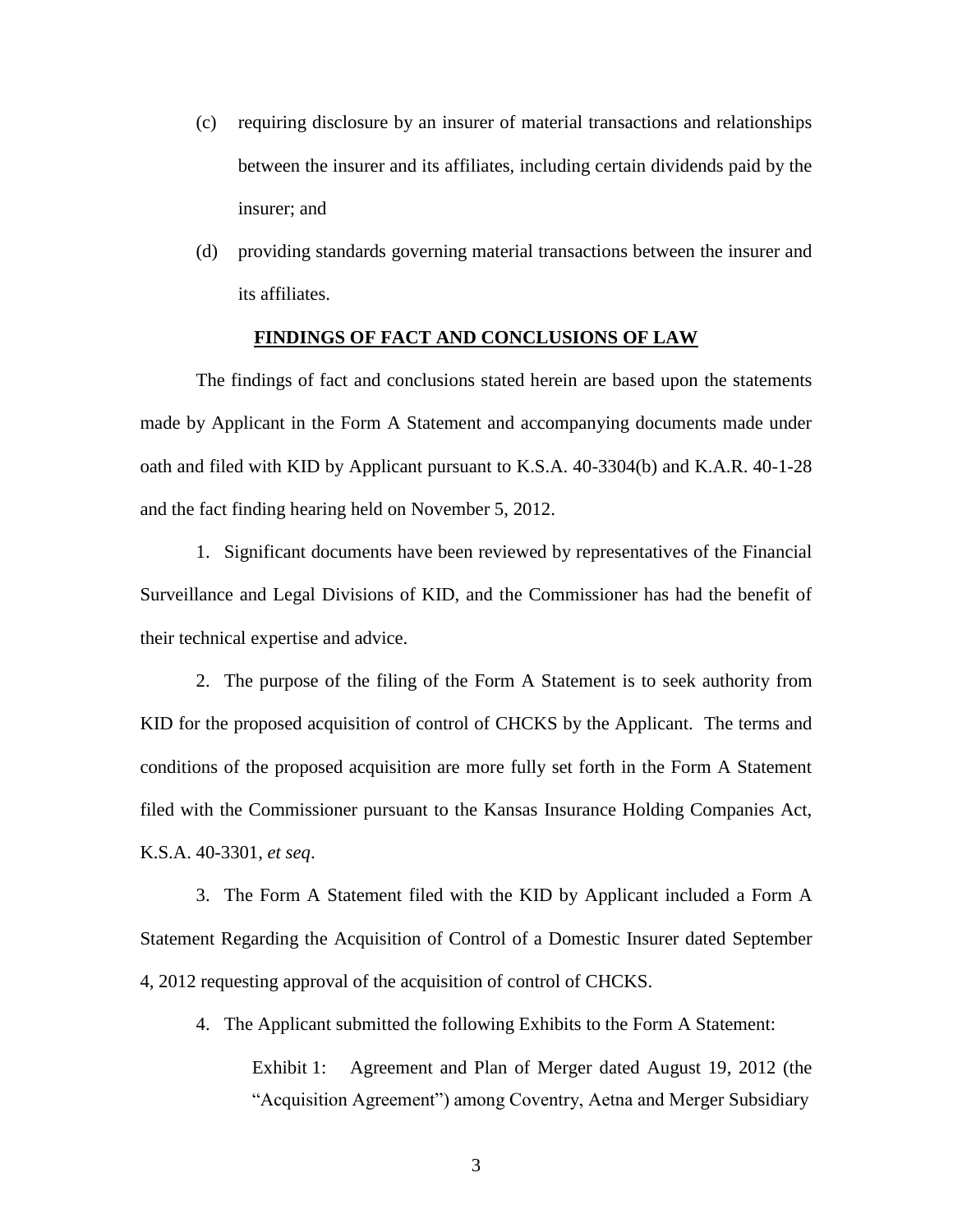Exhibit 2: Current Organizational Chart of Coventry and its affiliates Exhibit 3: Directors and executive officers of the Applicant Exhibit 4-A: Current organizational chart of Aetna and its affiliates Exhibit 4-B: Pro Forma Organizational Chart of Aetna and is affiliates following the Transaction Exhibit 5-A to 5-E: Annual Form 10-K filing for years 2011 to 2007 Exhibit 6-A to 6-B: Aetna's Quarter Report on Form 10-Q-March 31, 2012 and June 30, 2012 Exhibit 7: NAIC Biographical Affidavits of Directors and Executive Officers of Aetna Exhibit 8-A and 8-B: Coventry's 2011 and 2010 Annual Stockholder Report Exhibit 9-A to 9-E: Aetna's 2011 to 2007 Annual Report to Stockholders Exhibit 10: Three Year Financial Projections of the Domestic Insurer Exhibit 11: Aetna Form 8-K filed August 22, 2012

5. CHCKS is a Kansas corporation and its home offices are in Wichita, Kansas. CHC currently directly owns one hundred percent (100%) of the outstanding shares of CHCKS.

6. Applicant is a Pennsylvania corporation which is publicly-owned and traded on the New York Stock Exchange. Applicant is a diversified health care benefits company, offering a broad range of health insurance products and related services to approximately 36.7 million individuals. Jaguar Merger Subsidiary, Inc. is a direct wholly-owned subsidiary of Applicant, formed for the purpose of acquiring Coventry Health Care, Inc. Applicant contemplates that Coventry Health Care, Inc. will merge with Jaguar Merger Subsidiary, and as a result, Applicant will be the ultimate controlling party of CHCKS.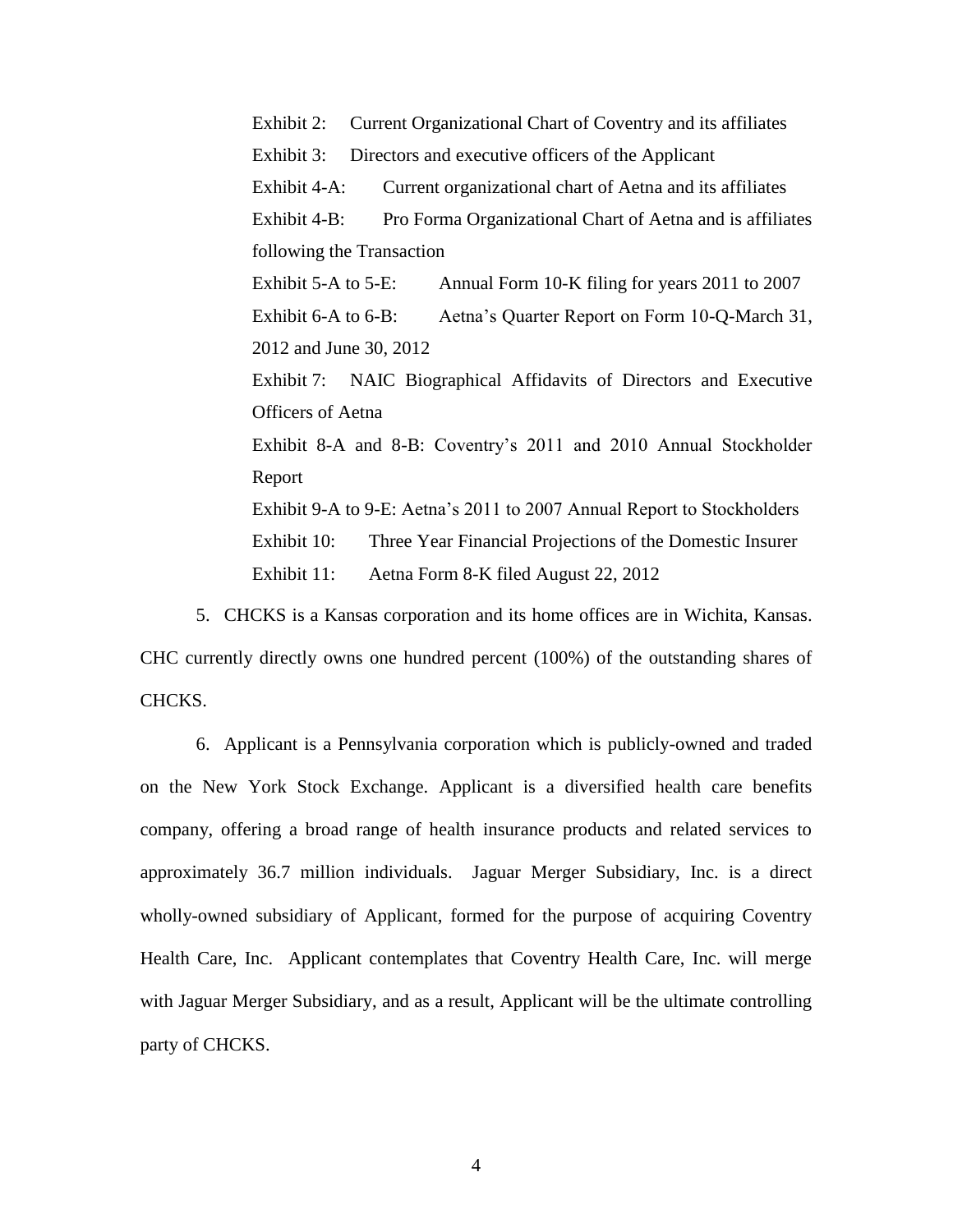7. On October 26, 2012, KID issued a Notice of Public Hearing, ordering that a public hearing on the proposed acquisition be held on November 5, 2012 at Shawnee A Room of the Capitol Plaza Hotel Maner Conference Center, 1717 SW Topeka, Blvd., Topeka, Kansas.

8. On November 5, 2012, KID held a fact-finding hearing regarding the transaction. Commissioner Praeger served as Presiding Officer and was represented by counsel, Kristopher M. Kellim. Appearing for KID were Jennifer Sourk and Kenneth Abitz. Appearing for the Applicant were Gerald W. Connor, Tim Farber and Steve Whitmer. Jonathan Weinberg, Drew Asher and Brad Clothier appeared for CHCKS.

9. At the fact-finding hearing on November 5, 2012, both the Form A was submitted into evidence. Written testimony was submitted by certain parties, including, but not limited to, Gregory Martino, Assistant Vice President, State Government Relations, of Aetna Inc.; Drew Asher, Senior Vice President, Corporate Finance, of Coventry Health Care, Inc.; Brad Clothier, Chief Operating Officer of Coventry Health of Kansas, Inc. and Ken Abitz, Director, Financial Surveillance Division, of the Kansas Insurance Department.

10. On August 19, 2012, Applicant and Coventry Health Care, Inc. executed an Agreement and Plan of Merger. The Agreement and Plan of Merger provides for the transaction to close following, among other things, the approval of Coventry Health Care, Inc.'s stockholders and the proper regulatory approval of each state where approval is necessary.

11. The staff of the KID have inspected and reviewed the contents of the Form A Statement and Exhibits attached thereto, to the extent necessary, and found that the filing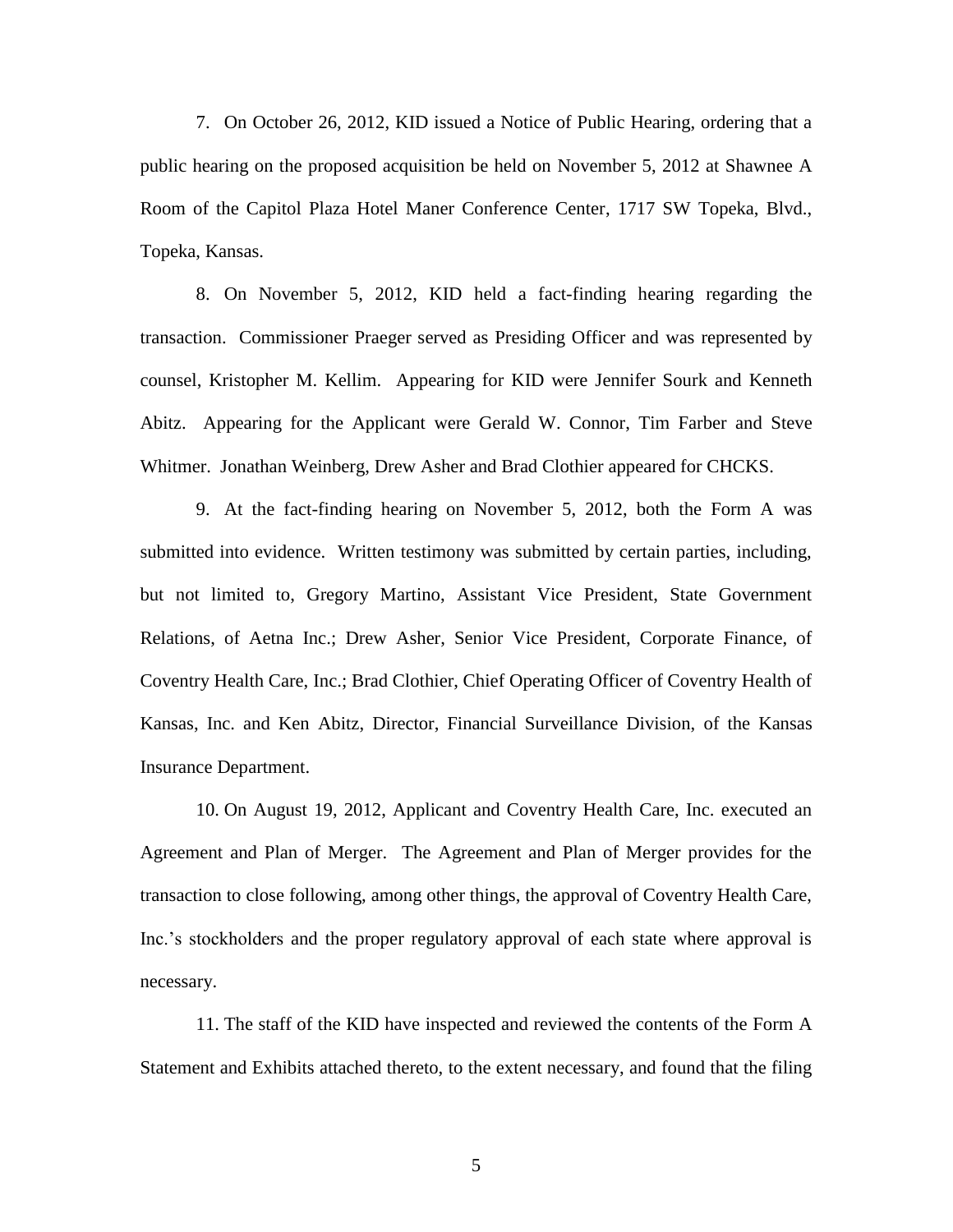of the Form A Statement are in compliance with the provisions of the K.S.A. 40-3301 et seq. – Kansas Insurance Holding Company Act and K.A.R. 40-1-28 and that the Form A Statement and Exhibits have provided the information required under Kansas statutes to enable the Commissioner to render a decision.

12. In consideration of the proposed acquisition of control, each outstanding share of Coventry Health Care, Inc.'s common stock (other than shares held, directly or indirectly, by Coventry Health Care, Inc. or Applicant and other than those shares with respect to which appraisal rights are properly exercised) will be converted into the right to receive .3885 shares of Applicant's common stock and \$27.30 in cash, without interest. The cash portion of the transaction will be financed with approximately \$1.2 billion of cash available at Applicant and CHC at the time of closing, and \$2.5 billion of new debt and commercial paper. Applicant will also assume all of Coventry Health Care Inc.'s outstanding debt, totaling approximately \$1.6 billion. The total dollar value of the transaction is approximately \$7.3 billion dollars.

13. Evidence shows that after the change of control, CHCKS would be able to satisfy the requirements for the issuance of a license to write the line or lines of insurance for which they are presently licensed.

14. Evidence shows that the financial condition of the Applicant does not jeopardize the financial stability of the CHCKS or prejudice the interest of their respective policyholders.

15. Evidence shows that the Applicant has no current plans or proposals to liquidate CHCKS, sell its assets or consolidate or merge CHCKS with any person, or to

6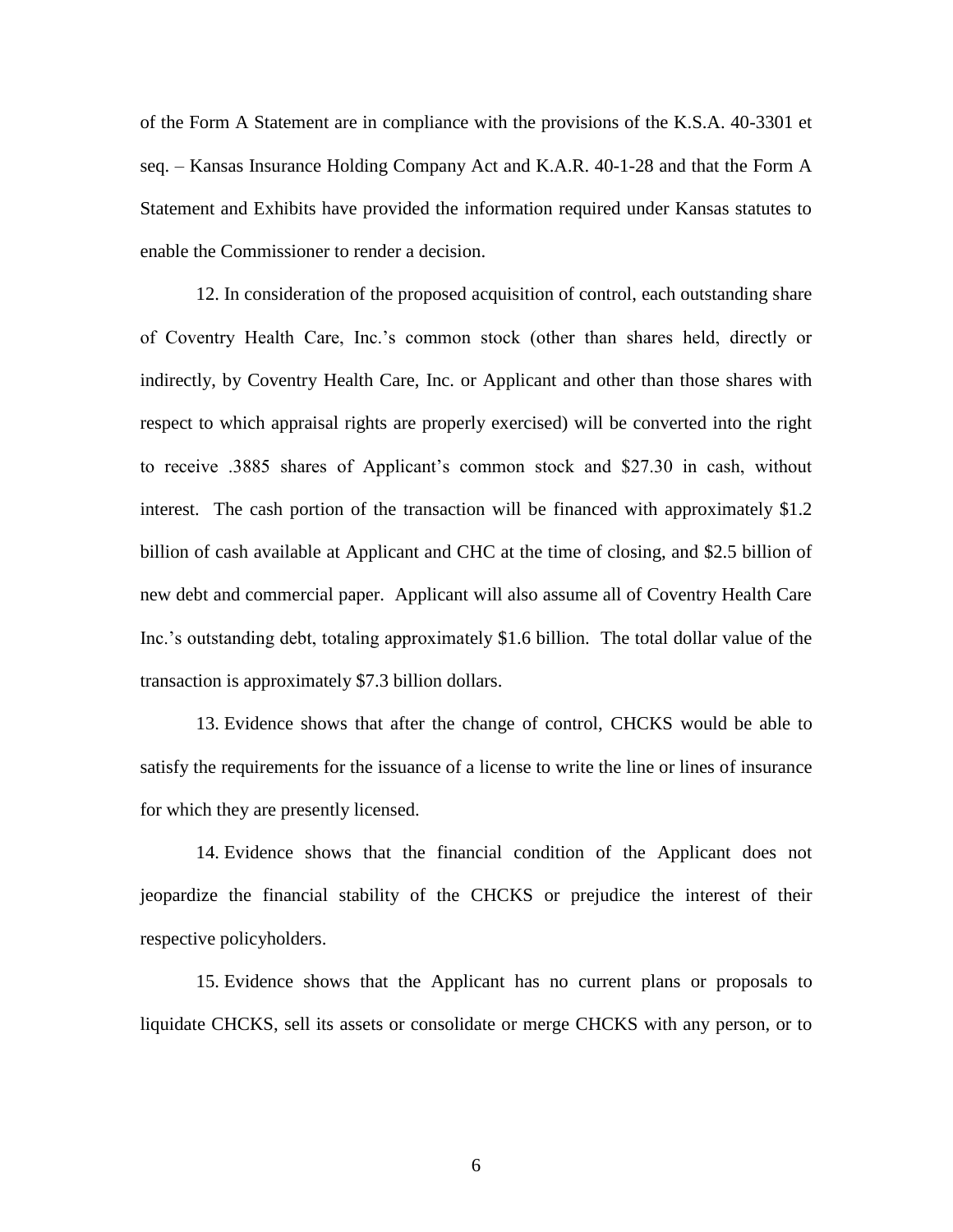make any other material change in CHCKS's current active business operations or corporate structure or management.

16. Evidence shows that the competence, experience and integrity of those persons who would control the operation of CHCKS are such that it would be in the interest of policyholders of the insurer and of the public to permit the acquisition of control.

17. Evidence shows that the acquisition is not likely to be hazardous or prejudicial to the insurance-buying public.

# **IT IS THEREFORE ORDERED BY THE COMMISSIONER OF INSURANCE THAT:**

1. The application by Aetna Inc. to acquire control of CHCKS in the manner set forth in the Form A Statement Regarding Acquisition of Control and Exhibits attached thereto is hereby approved pursuant to K.S.A. 40-3304, provided that the acquisition is effected within one hundred eighty (180) days of the date of this Order.

2. The Commissioner retains jurisdiction over the subject matter of this proceeding and over the parties for the purpose of entering such further order or orders as may be deemed proper.

#### **NOTICE OF RIGHTS**

This is a Final Order. This Final Order is effective upon service. Pursuant to K.S.A. 77-529, Applicant may petition the Commissioner for reconsideration of this Final Order within fifteen (15) days after service of the Final Order. A petition for reconsideration must state the specific grounds upon which relief is requested. Additionally, a party to this agency proceeding may seek judicial review of this Final Order by filing a petition in the District Court, pursuant to K.S.A. 77-601, et seq.

7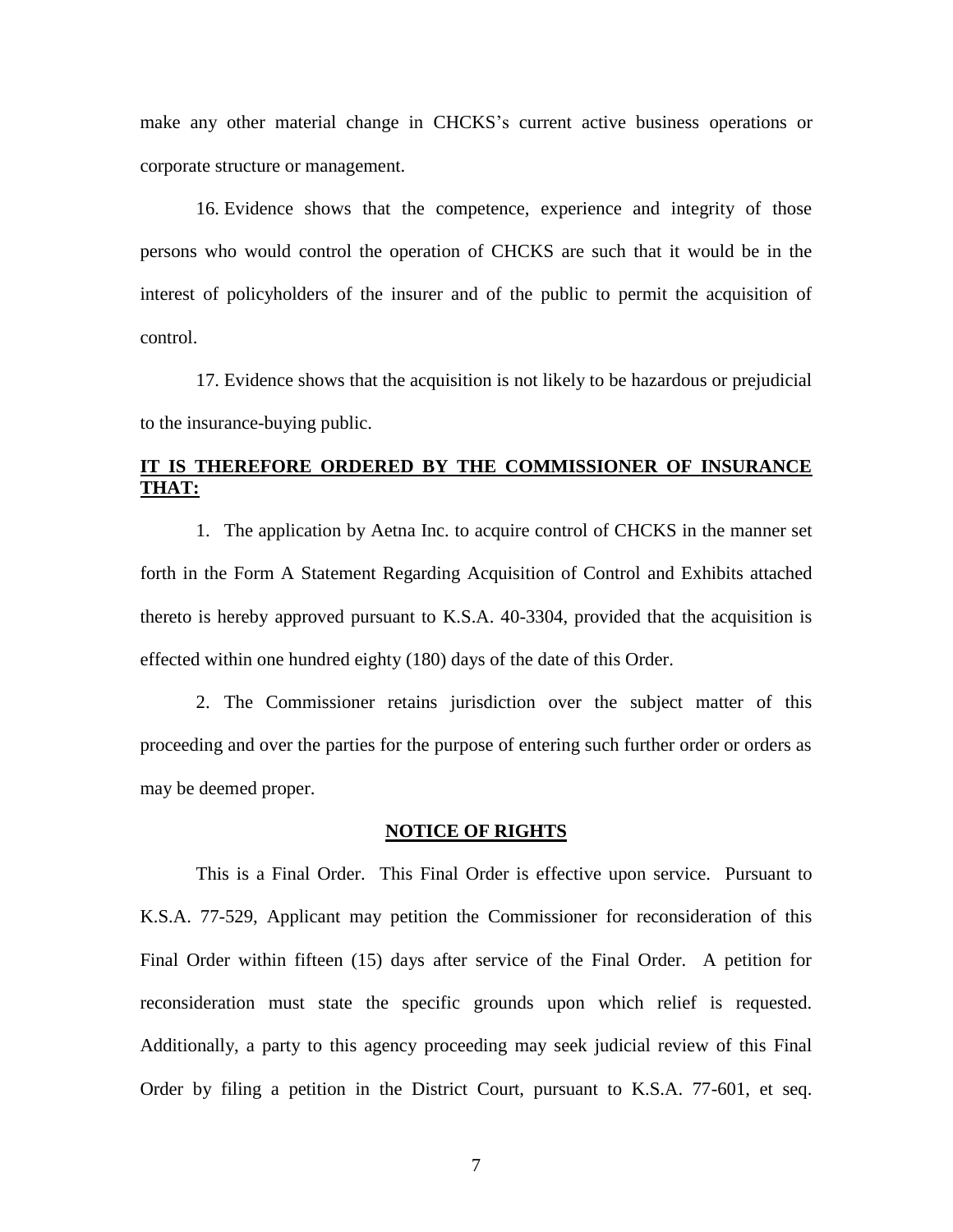Reconsideration of this Final Order is not a prerequisite for judicial review. A petition for judicial review is not timely unless filed within 30 days following the service of this Final Order, unless the Applicant petitions the Commissioner for reconsideration, in which case a petition for judicial review is not timely unless filed within 30 days following service of an order rendered upon reconsideration, or an order denying the request for reconsideration. In the event the Applicant files a petition for judicial review, the agency officer to be served on behalf of the KID is:

> Zachary J.C. Anshutz, General Counsel Kansas Insurance Department 420 S.W. 9th Street Topeka, Kansas 66612.

# **IT IS SO ORDERED THIS 13th DAY OF NOVEMBER, 2012, IN THE CITY OF TOPEKA, COUNTY OF SHAWNEE, STATE OF KANSAS.**



 $\angle$ s/ Sandy Praeger $\angle$ Sandy Praeger Commissioner of Insurance

\_/s/ Zachary J.C. Anshutz\_\_\_\_\_\_\_\_\_ Zachary J.C. Anshutz General Counsel